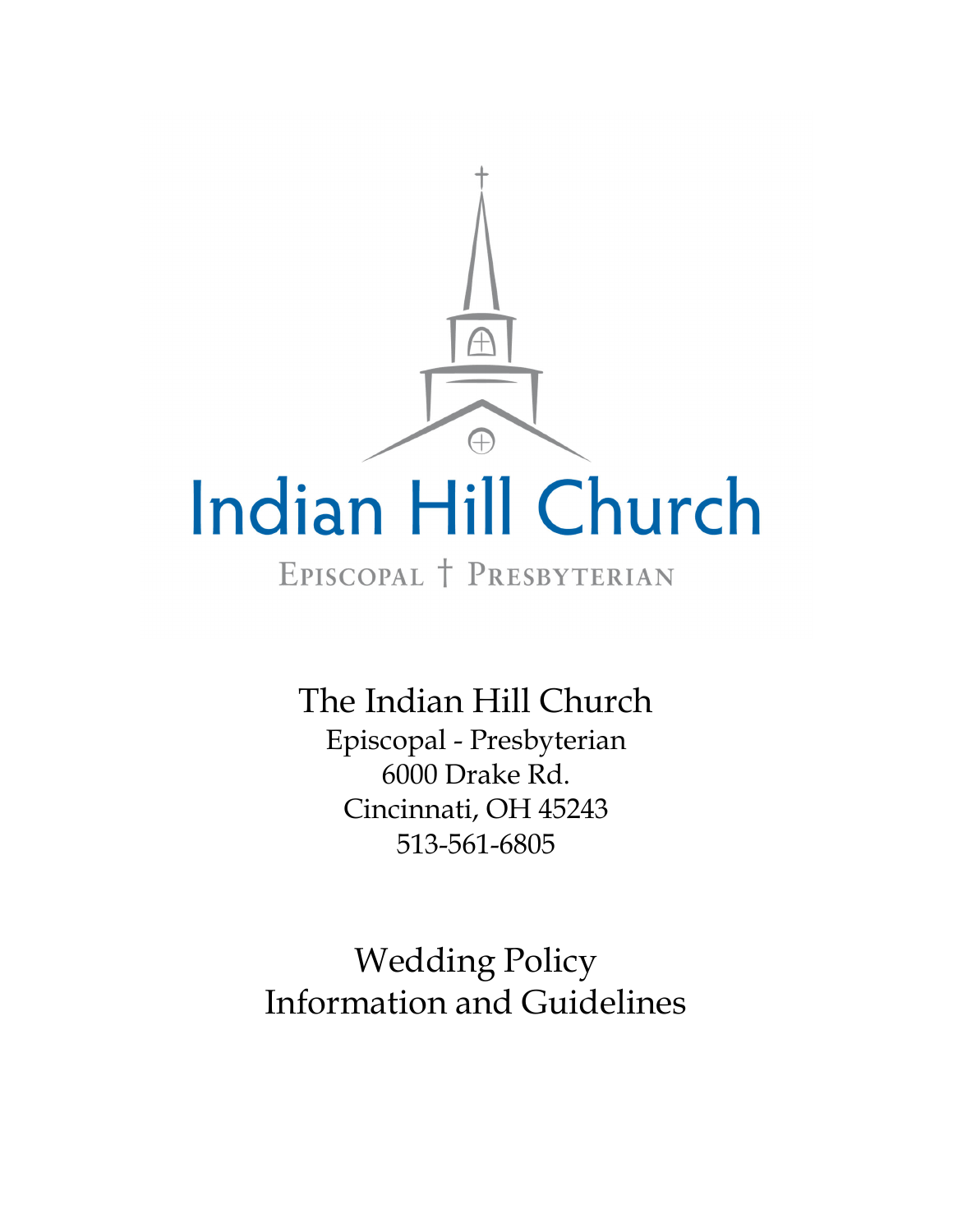Welcome and Congratulations on your engagement to be married!

A wedding ceremony at the Indian Hill Church is, first and foremost, a service for the worship of God.

The Indian Hill Church does not rent its facilities for weddings. The facility is a church, the space is sacred, and a wedding ceremony is both a holy occasion, and a worship service. Thus, the use of the Indian Hill Church is available upon request only to church members, the children (families) of church members, and current church staff.

The couple will complete the Wedding Request Form and return it to the church office. A letter of confirmation will be sent to the couple.

# **Part One: Wedding Policies and Procedures**

# **I. Introduction**

Planning a wedding can be a complicated task. We have prepared these *Wedding Guidelines* to share with you information that will be helpful as you plan your wedding at the Indian Hill Church. If you have questions that are not addressed in this booklet, please do not hesitate to contact the church (513) 561-6805. We want to assist you in any way we can.

# **II. Your Wedding at the Indian Hill Church**

Because you have decided to have your wedding in the church, you have affirmed that your marriage is more than a social contract. Your wedding, as an act of worship, will provide an opportunity for you to seek God's blessing on your marriage, to praise God for your union, and to pray for God's help in your life together.

We rejoice with you and are eager to help make your wedding a beautiful and memorable service where you, your families, and your friends gather to affirm your union before God.

# **III. General Information**

The Indian Hill Church, located in the village of Indian Hill, in Cincinnati, Ohio is a dual denomination congregation – both Episcopal and Presbyterian. The church's sanctuary seats 240 people comfortably, with additional seating in the choir pews for 25 more people.

# **IV. The Marriage Ceremony**

The Christian marriage ceremony is a service of worship before God that is normally conducted within the church. Reverence is expected on the part of all who are present, and the service shall be under the sole direction of the current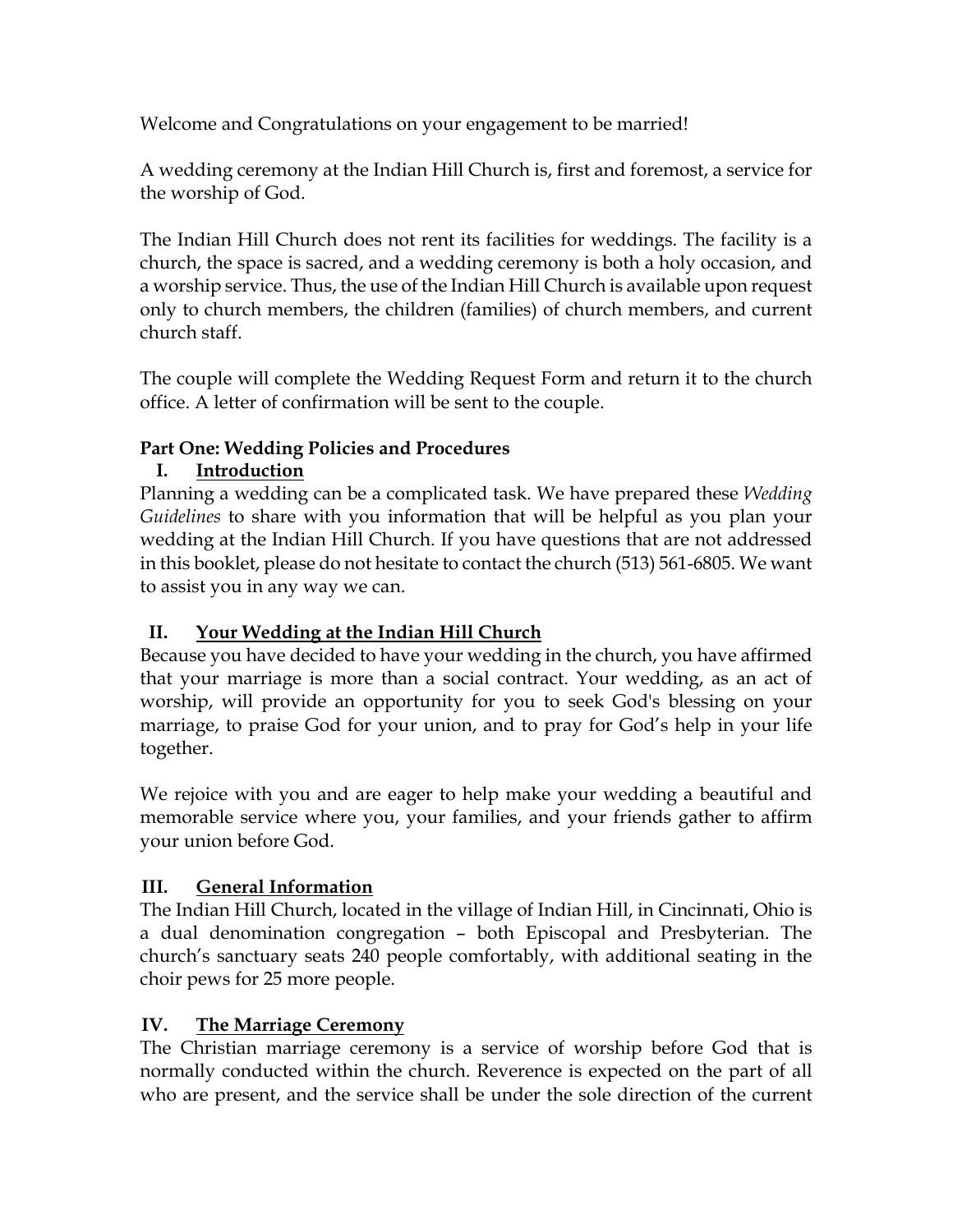clergy. In consultation with the couple, the marriage service at The Indian Hill Church may follow either the Episcopal or the Presbyterian order of worship.

# **V. Two Denominations, One Church**

The Indian Hill Church is unique in that we are two denominations, Episcopal and Presbyterian, sharing our life together as a Christian community. However, our two denominations have some differing wedding customs, and you should know these before you plan your wedding.

# **a) Episcopal Policies (Canon Law)**

"Christian marriage is a solemn and public covenant between a man and a woman [or two persons] in the presence of God. In the Episcopal Church it is required that one, at least, of the parties must be a baptized Christian; that the ceremony be attested by at least two witnesses; and that the marriage conform to the laws of the state and the canons of this church.

A priest or a bishop normally presides at the celebration and blessing of a marriage, because such ministers alone have the function of pronouncing the nuptial blessing, and of celebrating the Holy Eucharist." (Book of Common Prayer, p. 422)

Marriage is a Sacrament in the Episcopal Church "Sacraments are outward and visible signs of inward and spiritual grace" (Book of Common Prayer, p. 857). Besides baptism and the Eucharist (Holy Communion), the church recognizes other spiritual markers in our journey of faith. These include:

- Confirmation (the adult affirmation of our baptismal vows), pp. 413-419, Book of Common Prayer
- Reconciliation of a Penitent (private confession), pp. 447-452, Book of Common Prayer
- Holy Matrimony (Christian marriage), pp. 422-438, Book of Common Prayer
- Ordination, pp. 510-555, Book of Common Prayer
- Unction (anointing with oil those who are sick or dying) pp. 453-467, Book of Common Prayer

Canon Laws are the rules and regulations which govern the Episcopal Church. Marriage canons require that:

- The clergy be notified of the desire to be married at least thirty days prior to the date of the ceremony
- That at least one of the couple be baptized in any Christian denomination
- That premarital counseling be done by either the officiating clergy or someone approved by him or her.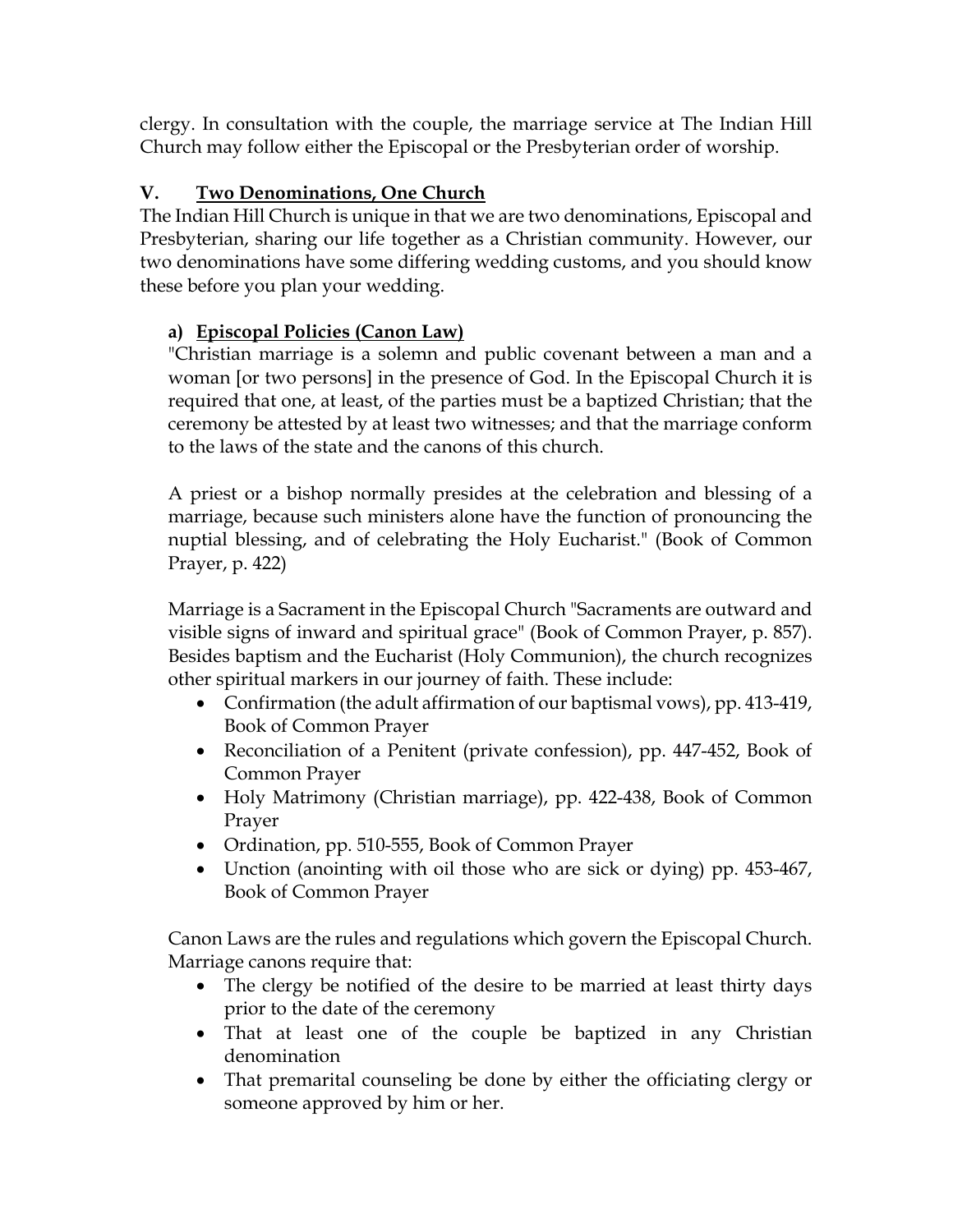That if either of the partners has been divorced, permission to solemnize the marriage be obtained from the bishop of the diocese where the marriage will take place.

Getting married for the first time:

- We ask all couples to have multiple meetings (usually 3) at least three hours of premarital counseling. This process helps the couple understand their reasons for marrying and some of the pitfalls that can come with marriage. It is also a chance to talk about the service itself and to plan it with the priest.
- If troublesome issues come up during the counseling, the priest may refer the couple for further counseling.

When there has been a divorce:

 The Episcopal Church requires that when one or both of the individuals have been divorced, permission for remarriage comes from the Bishop. This is done out of pastoral concern, with the hope that looking at what happened in the first marriage and what has changed will help the second marriage be successful. The rector will explain the details of petitioning for remarriage to you during your first visit.

#### **b) Presbyterian Policies**

Getting married for the first time:

 We ask all couples to meet with the Presbyterian minister four times prior to the wedding. These meetings provide an opportunity for the couple and the minister to get to know each other, to discuss pertinent issues relative to marriage, and to plan the service.

When there has been a divorce:

 The Presbyterian Church (PCUSA) Book of Order stipulates that permission for remarriage comes from the current Presbyterian minister.

#### **VI. Your First Step**

Prior to a commitment from the church to you for your wedding date, you must call the church office (513) 561-6805 and speak to one of the clergy or the Business Administrator.

After the initial conversation with clergy, you will need to complete the Wedding Form (attached to this packet) and return it to Indian Hill Church as soon as possible in order to confirm availability and to reserve your wedding date.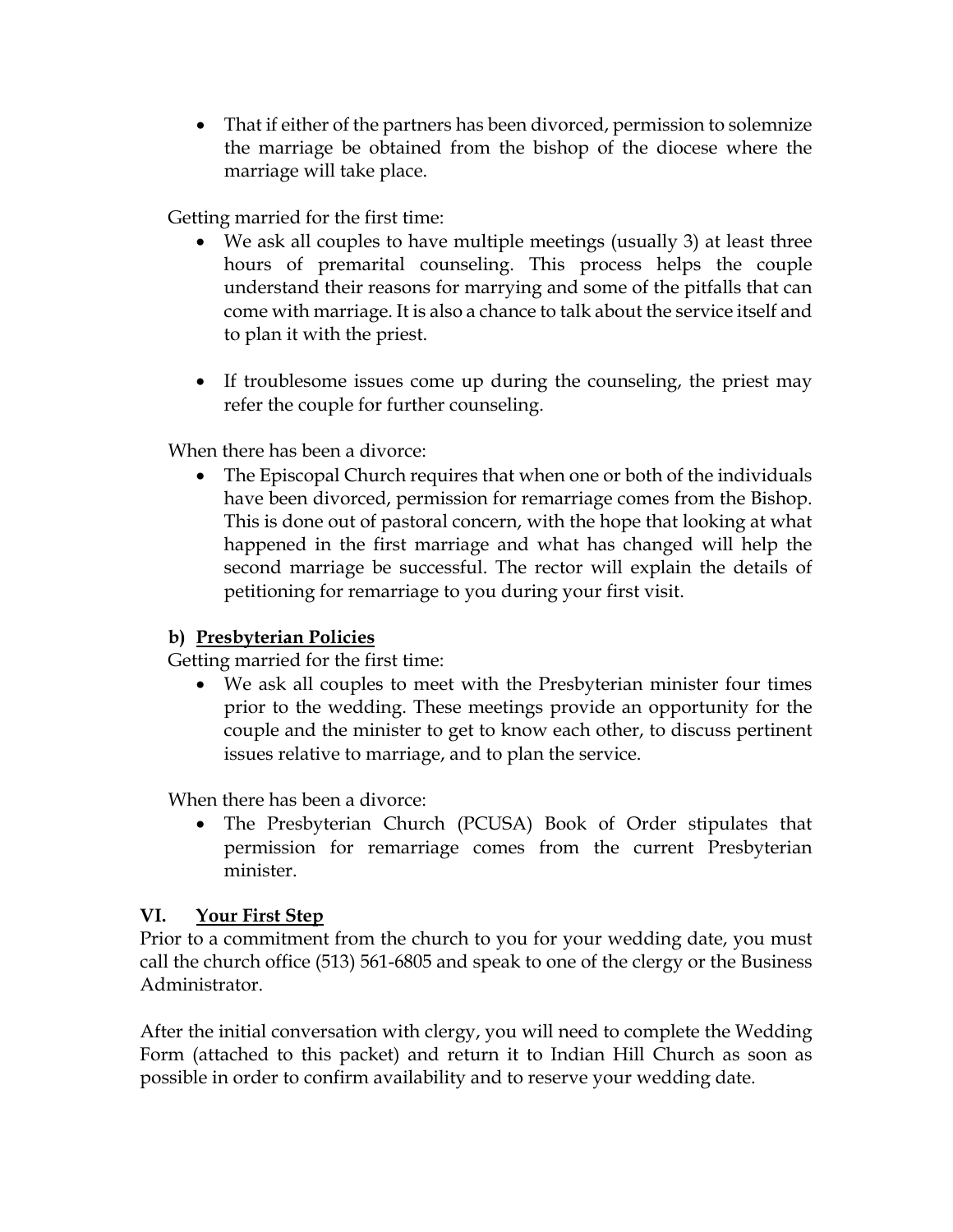#### **VII. Reserving the Church**

Members of Indian Hill Church may use the sanctuary and all facilities of the church for weddings of their immediate family.

### *Non-members of The Indian Hill Church may not apply for use of the church.*

The current clergy must approve the date and time of the ceremony and schedule the pre-marital counseling. Other clergy may participate in the service at the invitation of the current IHC clergy.

### **VIII. Pre-Marital Requirements**

Before any couple is joined in marriage, they shall fulfill all the lawful requirements of the state in which the marriage is to be performed.

If you are a resident of the state of Ohio, you must apply for a marriage license in the county in which you live. (If you live in different Ohio counties, either county will suffice.) If you are not an Ohio resident, you must apply in the county in which you will marry. You should call the county where you plan to get your marriage license to learn their requirements. Couple must apply together and present one valid piece of government-issued photo I.D., such as a driver's license or a passport.

The Indian Hill Church is located in Hamilton County. Their phone numbers for marriage licenses are 513-946-3589 (downtown Cincinnati) or 513-946-8172 (Forest Park).

Obtaining a marriage license is the responsibility of the couple. Indian Hill Church is not involved in this process.

# **Part Two: The Wedding Service**

# **I. Music**

"Music suitable for the marriage service directs attention to God and expresses the faith of the Church. The congregation may join in hymns and other musical forms of praise and prayer."

Special care should be taken to assure that music for your wedding is suitable and reverent. All music, including musicians, instrumentalists and soloists, must also be arranged with the Indian Hill Church Director of Music and approved by clergy.

a) All musical selections must be made in consultation with the Director of Music, who must approve them. Indian Hill Church does not allow the use of pre-recorded or digital music for any portion of the wedding ceremony including the prelude.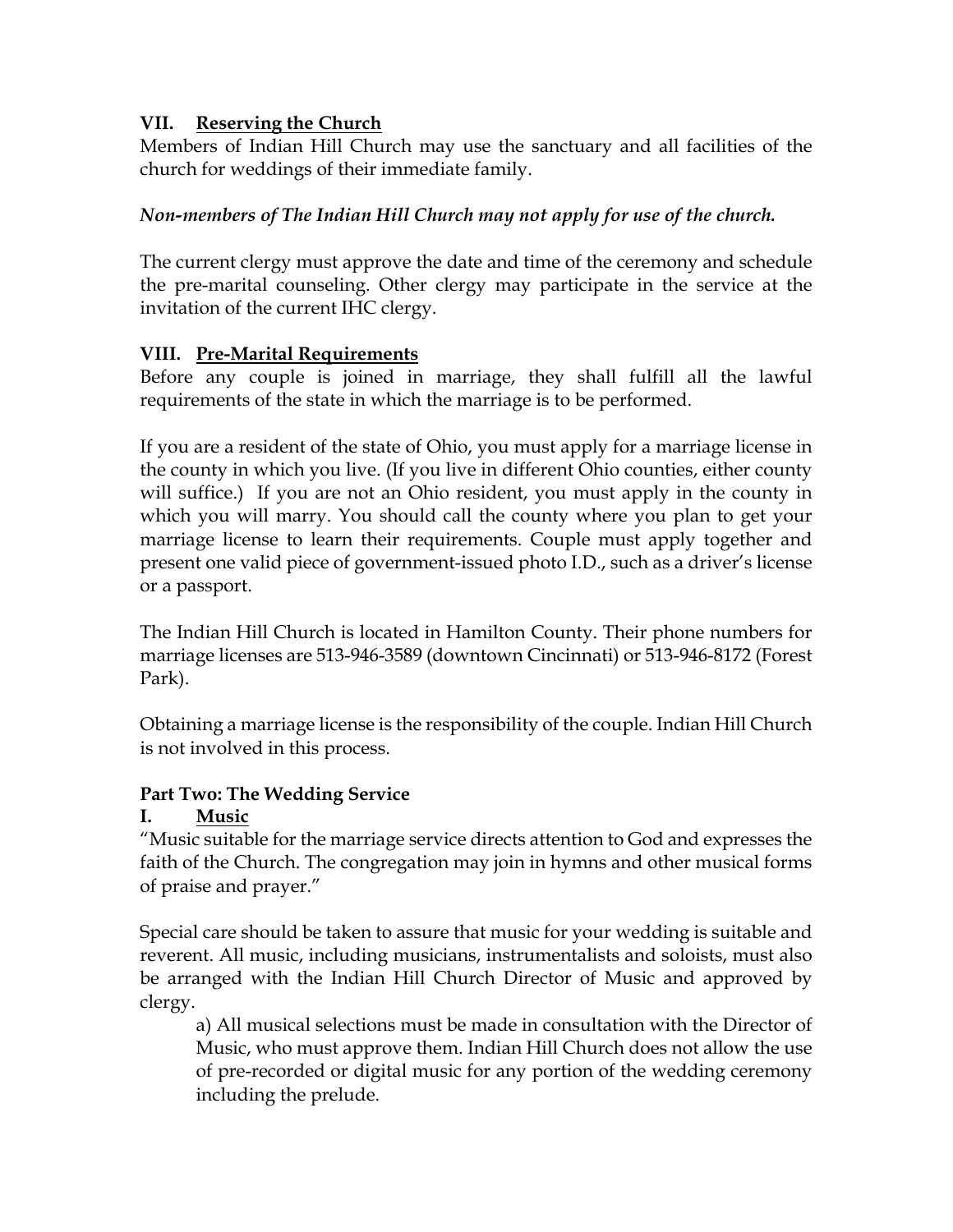b) The Director of Music is also responsible for approving the performance of any soloist or instrumentalist. Rehearsals with soloists or instrumentalists are subject to an additional fee. In addition, a tuning fee may be charged for the organ or a piano.

c) The Indian Hill Church Director of Music is required for all organ music and must be consulted on all aspects of the music before any wedding music and additional music personnel are selected.

d) The Indian Hill Church adheres to the American Guild of Organists' statement on ethics: "None but the regular organist of a church shall play at weddings. Any exception to this rule must be made with consent of the organist." Thus, the Director of Music should perform all organ music for weddings held in the church for which the fee is noted, unless the Minister of Music does the following:

1. Explicitly waives the fee or a portion thereof;

2. is unable to perform, in which case he or she will obtain the services of a substitute;

3. Under exceptional circumstances and after consulting with the couple, approves an alternate organist requested by the couple. It would be the same amount as the regular fee.

4. Organists who are members of the American Guild of Organists are bound to follow and enforce this practice, which is part of the AGO Code of Ethics to which all members must subscribe.

#### **II. Flowers**

Flowers should not be unduly elaborate. In all the activities surrounding the ceremony, excessive expense and ostentation should be avoided. Floral arrangements and costs are the responsibility of the couple, and should be placed in the church before the ceremony. Consultation with florists should focus on simplicity.

The altar/chancel flowers may be left for Sunday services so that the congregation will be a part of the celebration. If you decide to do this, an appropriate notice will be placed in the Sunday bulletin in recognition of the ceremony. Please let the church office know your intentions ahead of time as church members may have already signed up to provide flowers that Sunday.

Any Christmas or Easter or other seasonal floral arrangements in place may not be moved.

The church has 32 pews, set in 16 rows with a center aisle. We do not allow aisle runners. Experience has shown they are trip hazards, and our cork floor will be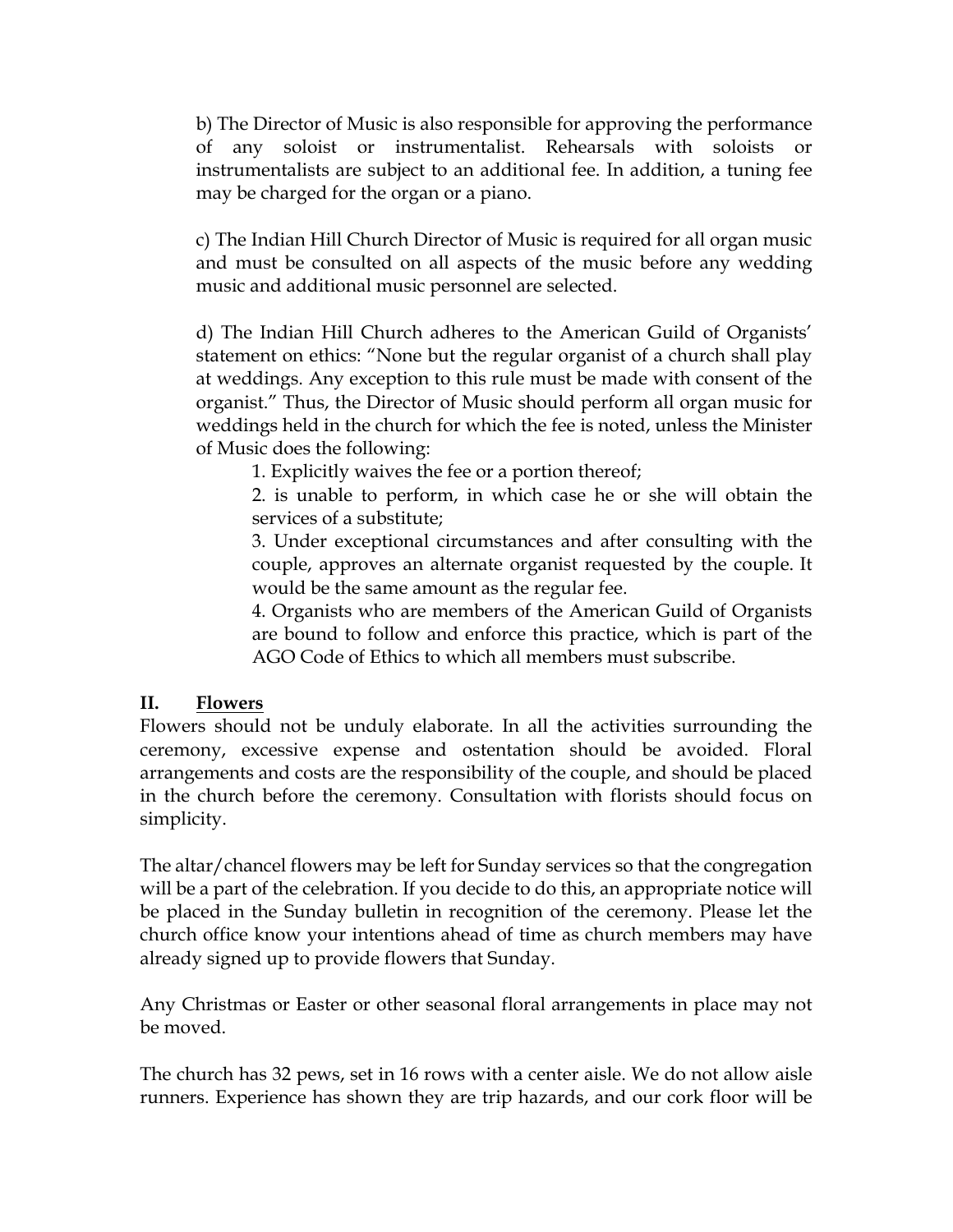clean for the ceremony.

There are two stands for flower arrangements, one on each side of the altar. Flowers may not be placed on the altar itself. The church has six hurricane lamps that may be placed in the windows upon request. The wedding party will be responsible to request the usage of the lamps and for the candles in the lamps.

The sanctuary is not open all the time, so you will need to schedule this to have access to it for decorating prior to the ceremony. At times, there may be more than one wedding scheduled on the same day. Please be respectful of other wedding parties who may want to get married at IHC on the same day. You may verify the schedule with the Business Administrator.

#### **III. Decorations**

- 1. The Sanctuary is a beautiful place of worship dedicated to the glory of God and the Church Grounds are important to the members of the Church and the people of the Village of Indian Hill. Therefore, any decorations should be appropriate to our beautiful setting. Again, the focus should be on simplicity.
- 2. If moving any sanctuary furnishings should be necessary, prior approval must be obtained. Furnishings may be moved by church staff only. No furniture may be moved in other parts of the church building.
- 3. Ribbons, floral arrangements, or the church's pew bonnets may be used to designate reserved pews. No tacks, pins, nails, tape, or glue may be used on any furniture or accoutrements of the building.
- 4. Decorations may not hide—nor obscure to any degree—the Christian symbols that are in the Sanctuary.
- 5. Dripless candles must be used throughout the Sanctuary. A Unity candle may be used if it is dripless, and the florist provides adequate protective covering for the floor or table.
- 6. Paraments in the sanctuary may either be liturgical seasonal colors or white.
- 7. Decorations of other areas of IHC (i.e., Guild Hall or the Library) must be approved, in advance, by the Business Administrator.

#### **IV. Photographers and Videographers**

Photographers are welcome to use the sanctuary, library and grounds for pictures prior to the wedding. The amount of time for photography will be left to the wedding party. Following the wedding you may use the sanctuary for pictures. However, please be mindful that the church is used by other groups and the staff must clean the facility before Sunday morning worship. If you get married during the day, you may use the church grounds for photography provided that there is no one else using them at the time.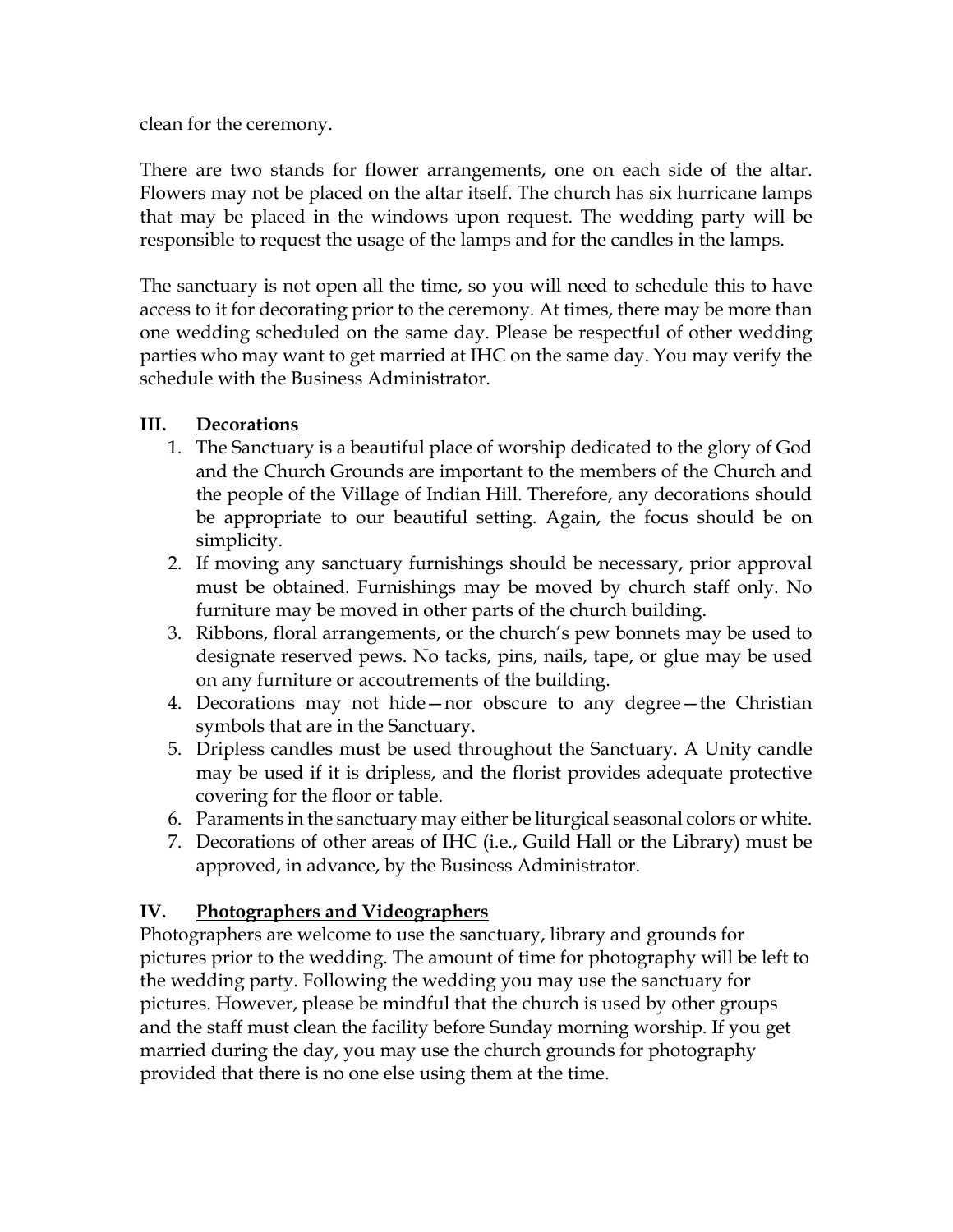Flash pictures are not permitted during the wedding ceremony itself. However, pictures may be taken during the processional and recessional. If this is done, the photographer should go no further than halfway down the aisle. During the ceremony, stills may be taken from the back aisle, provided there is no unnecessary camera noise.

Video recording is permitted from a stationary position provided that it does not become intrusive to the service. Stationary mounting of camera(s) or limited movement on the part of the photographer is expected.

# **V. Wedding Rehearsals**

Rehearsals usually occur the day before the wedding ceremony. You should arrange this with clergy. The couple must bring their wedding license to the rehearsal.

# **VI. Dressing**

The bride and bridesmaids may use the library to dress and/or prepare for the wedding ceremony. The bride and attendants will have to walk outside to reach the front door of the church to walk down the aisle, as there is no indoor passageway from the library to the narthex.

The groom and groomsman may use the Guild Hall or other classroom to dress and/or prepare for the wedding ceremony.

# **VII. Conduct**

1. Rehearsals in the Sanctuary begin on time and proceed in a dignified and reverent manner.

2. Alcohol use is strictly prohibited until the reception. No member of the wedding party may be under the influence of alcohol at the rehearsal or during the wedding service.

3. Indian Hill Church is a non-smoking facility. There is no smoking allowed in the building or on church grounds.

4. The presiding clergy (pastor/priest) is empowered by the Vestry Session to cancel and/or to postpone a wedding rehearsal and/or a scheduled wedding if he/she determines that any member of the wedding party has behaved in a manner seriously contravening the policies of Indian Hill Church. To avoid any misunderstandings, the couple is asked to sign the attached statement of acknowledgement.

5. The throwing of rice, birdseed, or confetti is not permitted inside the church facility. Please use birdseed or another animal friendly mixture.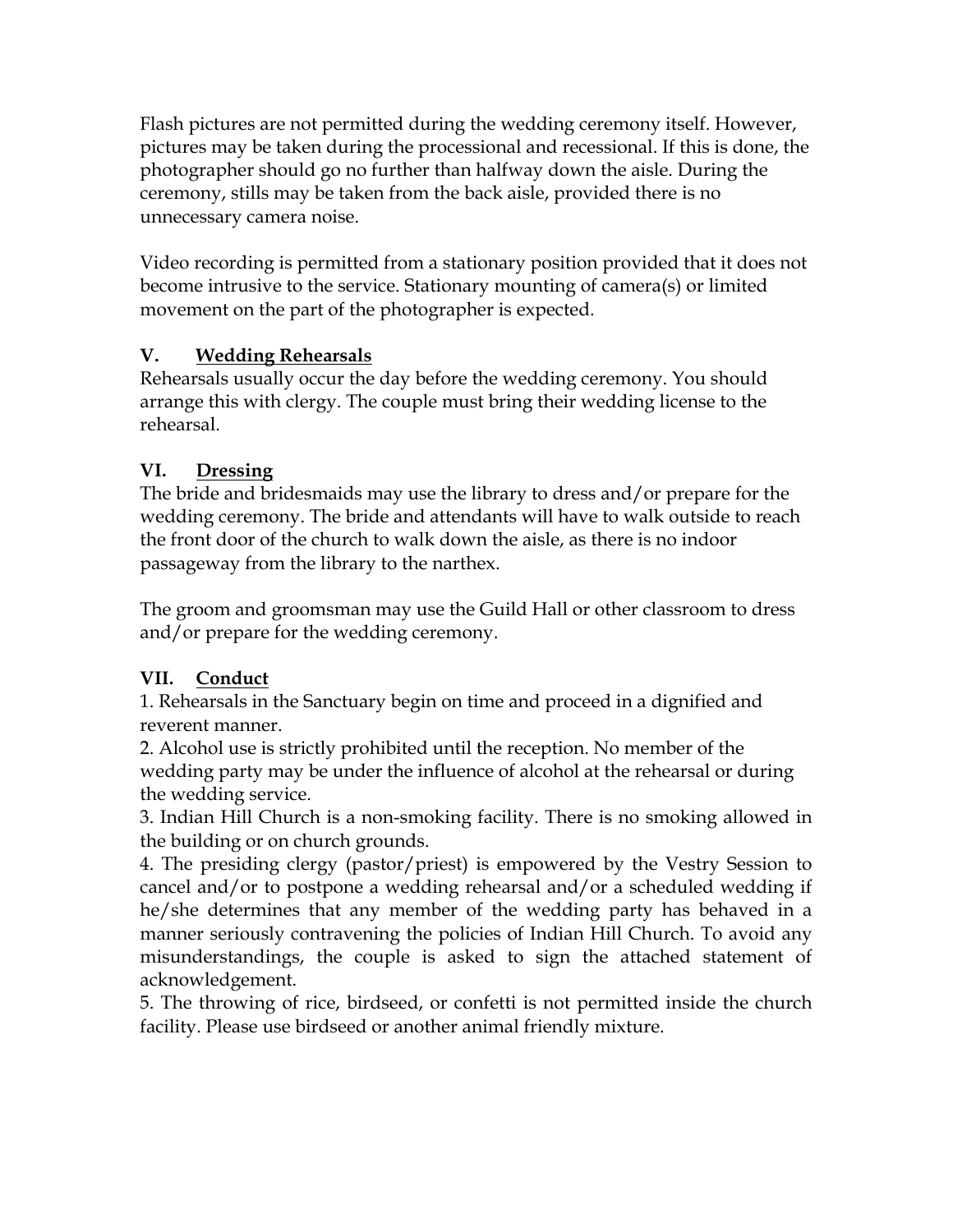# **Part Three: The Reception following the Wedding Service**

# **I. Guild Hall**

The Guild Hall may be rented for your wedding reception. There are tables and chairs available for use, along with a fully equipped kitchen. The Sexton will clean the room following the reception. The couple is responsible for setups. The couple and all guests are expected to follow the church's alcohol policy.

# **II. IHC Alcohol Policy**

The Policy on the Use of Alcoholic Beverages establishes a general framework for the use of alcohol. The Indian Hill Church expects its members to take responsibility for their own actions and to act to reduce any risks of damage and any harm to themselves or others.

The service and consumption of alcoholic beverages at the Indian Hill Church is regulated by federal and state laws and by local ordinance. All members are obligated to obey these laws, regulations, and ordinances. Members are individually responsible for determining how applicable laws, regulations and ordinances apply to them, and for obeying them.

Written approval must be given by a member of the Advisory Committee (Advisory Committee members include the Episcopal and Presbyterian clergy, the Senior Warden, the Junior Warden, the Clerk of Session and Assistant Clerk of Session) when alcohol is to be served at any event.

As a further guide to the use of alcohol, members must observe the following practices when alcoholic beverages are served:

- 1. Only beer and wine may be served.
- 2. Alcoholic beverages may not be sold.
- 3. An appropriate number of non-alcoholic beverages must be equally attractively provided at the same place.
- 4. Food in sufficient quantity for the number of persons present must be provided.
- 5. Establish a specific beginning and ending time of availability of such alcoholic beverages in advance.
- 6. Discontinue the service of alcohol for a reasonable period of time prior to the anticipated end of the event.
- 7. Sponsors of the event must accept responsibility for:
	- Identifying all persons not of drinking age and ensuring that these individuals are not served.
	- Insuring those non-alcoholic beverages are available as well as readily available food.
	- Insuring that alcohol is not served to any person who is intoxicated.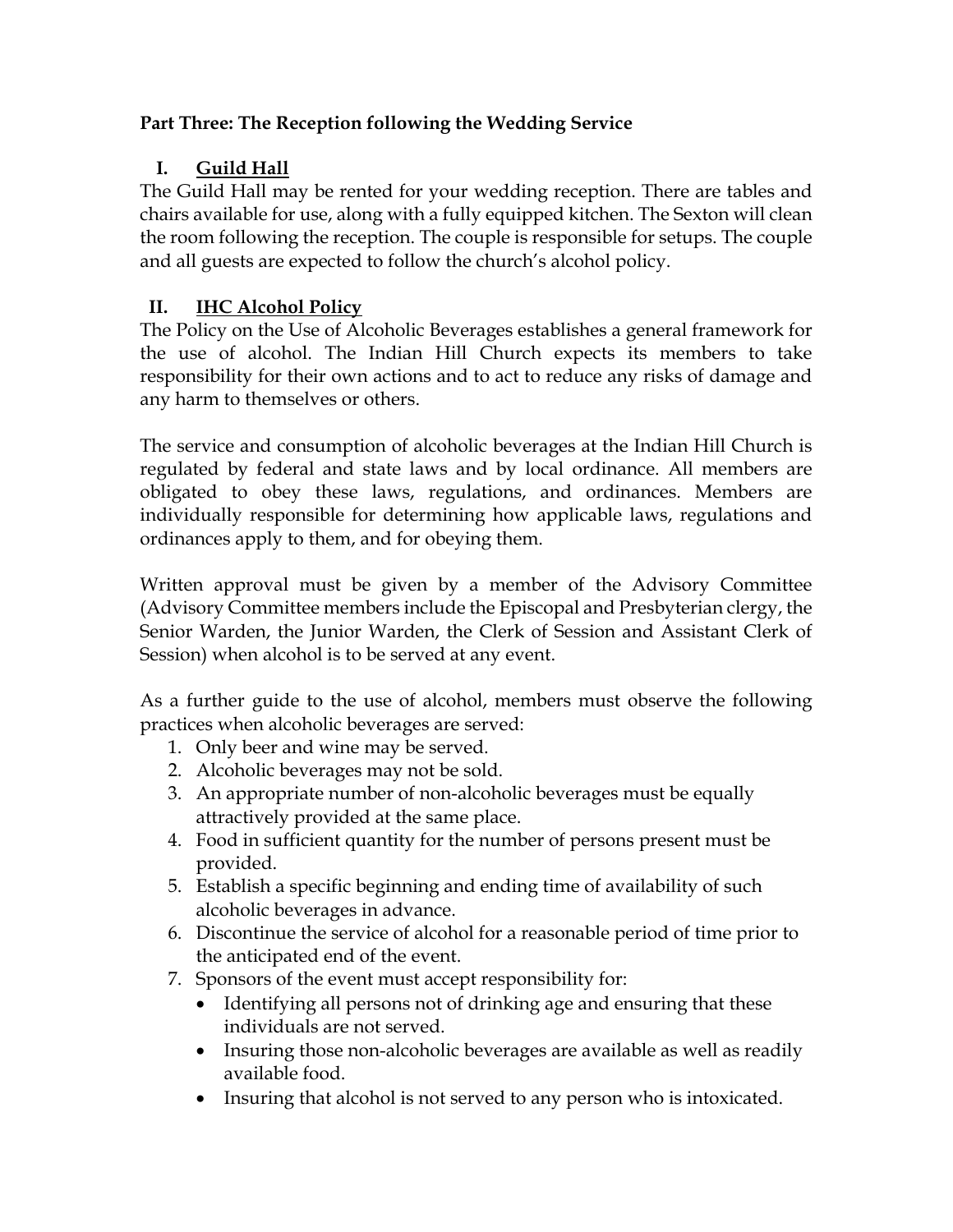The consumption of alcoholic beverages only be permitted within the approved area designated for the event.

8. In any function where alcoholic beverages are served at least three sponsors, including one Vestry Session member, must be designated by the group and must assume responsibility for insuring adherence to these guidelines.

Other Guidelines and Procedures

- Event sponsors must have prior approval for the service of alcoholic beverages at special events.
- The Advisory Committee is to be notified in advance of the intent to serve alcoholic beverages.
- The use of alcoholic beverages at Indian Hill Church functions is restricted to those functions where sponsors have accepted responsibility and have received written permission of the Advisory Committee.
- Advertising and publicity for events are not to mention alcoholic beverages.
- Those assuming responsibility for supervising the event should be present at all times.
- Anyone serving alcohol at an event must be at least 21 years of age.

#### **Part Four: Financial Arrangements and Fees**

#### **I. Fees**

| - - - -<br><b>Wedding Deposit</b> | \$200.00                                      |
|-----------------------------------|-----------------------------------------------|
| Church Organist/Pianist           | \$275.00                                      |
| Church Organist/Pianist           | \$<br>$50.00$ (if needed to attend rehearsal) |
| Church Soloist (per soloist)      | \$150.00                                      |
| Church Soloist (per soloist)      | $$50.00$ (if needed to attend rehearsal)      |
| Custodial Fee for Cleaning        | \$150.00                                      |
| Guild Hall Rental (optional)      | \$150.00                                      |
| Ministers Honorarium              | at the discretion of the family               |

\*To be considered a Member of Indian Hill Church, you or your immediate family must have been a member for at least 1 year prior to booking your wedding.

#### **All wedding fees are due to the church two weeks before the wedding.**

Separate checks should be sent for the church for the sanctuary, the clergy, the organist, and the sexton.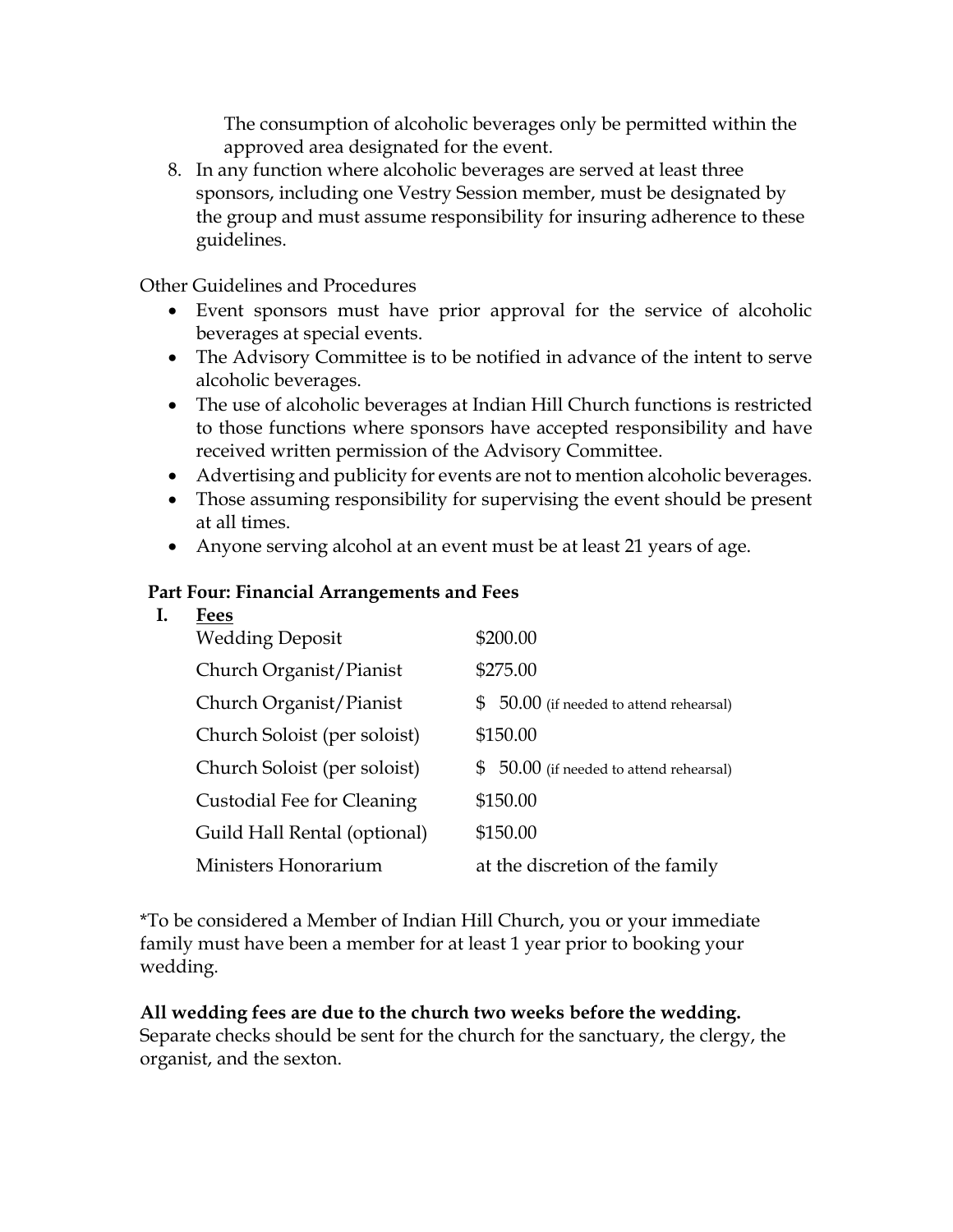#### **Clergy and Sanctuary:**

There is no charge for the use of the Sanctuary or for Clergy for members of the congregation. However, an honorarium to the Clergy and/or a contribution to the church may be made. Contributions to the church should be made payable to Indian Hill Church.

#### **Organist:**

Instrumentalists or soloists, if engaged, should be compensated separately by the wedding party. Fees for these performers will be in addition to the organist fee.

#### **Sexton Fee:**

The Sexton (Cleaning Service) will prepare the sanctuary for the wedding and will restore it to good order following the ceremony. Flower removal will be the responsibility of the couple unless flowers are to be left for the Sunday worship service.

### **In Summary**

We're glad that you are considering Indian Hill Church as the church for you wedding. We appreciate your understanding of our policies, which are collectively designed to make your wedding a spiritual and memorable experience.

Please call the Church Business Administrator (513)-561-6805 if you have any unanswered questions.

# **An Indian Hill Church Wedding Checklist**

- 1. Contact IHC to inquire about dates and to obtain a copy of the Wedding Guidelines. Reservations for weddings for members can be made anytime.
- 2. Complete the Wedding Acknowledgment Form and mail in with \$50deposit to Indian Hill Church, 6000 Drake Road, Cincinnati, OH 45243; Attn: Business Administrator.
- 3. Clergy. Contact the pastor or priest to discuss their availability to officiate your wedding service at IHC.
- 4. Premarital Counseling. It is required that you meet with the clergy member performing your ceremony for premarital counseling. The first session must be at least two months prior to the wedding date.
- 5. Music. Contact the Director of Music/Organist for an appointment to discuss music for the service. See "The Music."
- 6. Flowers. See "Decorations."
- 7. Photography/Video. Audio- and videotaping and photography may be done only from the black of the sanctuary during the service. No flash photography may be used during the service. Photos may be taken before guests are seated or after the service is completed.
- 8. Plan out your rehearsal prior to the actual rehearsal. Please know who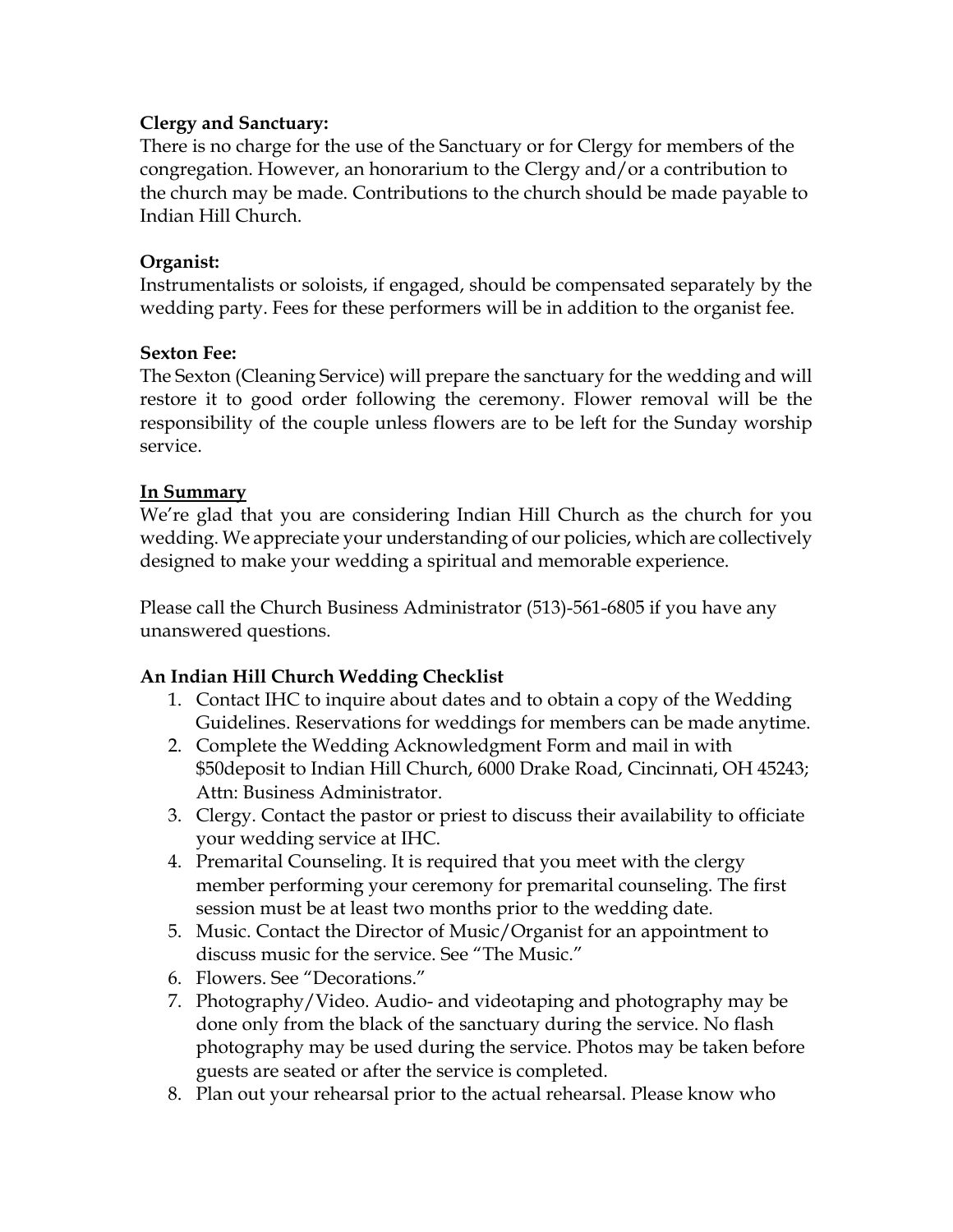will be ushering whom, how you would like your wedding party to process, how you would like family to be seated, and be aware of any special circumstances that may need attention such as handicapped family members/guests.

- 9. Marriage License. The presiding pastor needs to have the marriage license in hand at the rehearsal.
- 10. Fees. All fees must be presented to the Church Business Administrator two weeks prior to the wedding. Please pay by separate checks.

#### **Part Five: The Marriage Service**

#### **Traditional Episcopal Order of Worship**

Prelude Processional The Celebration and Blessing of a Marriage Opening Sentences The Declaration of Consent

The Ministry of the Word First Lesson Second Lesson The Gospel Homily The Marriage The Exchange of Vows The Blessing and Exchange of Rings The Prayers The Lord's Prayer Prayers and Petitions The Blessing of the Marriage The Peace *The Eucharist*  Recessional

#### **Suggested Readings for The Ministry of the Word**

When one or more of the following passages from Holy Scripture is read. If there is to be a Communion, a passage from the Gospel always concludes the *Readings.*

#### **Old Testament:**

Genesis 2:4-9, 15-24 (A man cleaves to his wife and they become one flesh)

Song of Solomon 2:10-13; 8:6-7 (Many waters cannot quench love)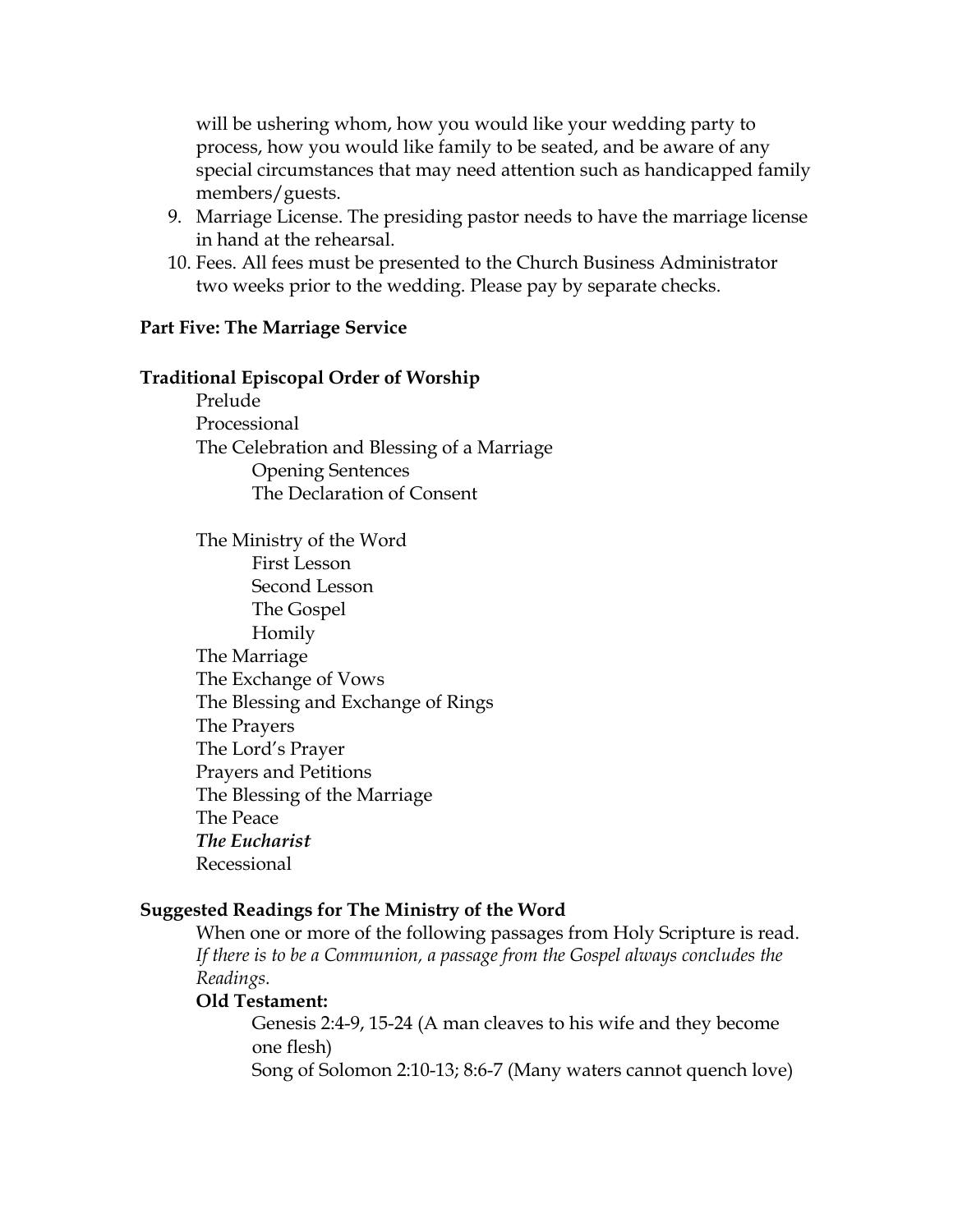Tobit 8:5b-8 *(New English Bible)* (That she and I may grow old together)

#### **New Testament:**

 1 Corinthians 13:1-13 (Love is patient and kind) Ephesians 3:14-19 (The Father from whom ever family is named) Ephesians 5:1-2, 21-33 (Walk in love, as Christ loved us) Colossians 3:12-17 (Love which binds everything together in harmony)

1 John 4:7-16 (Let us love one another for love is of God) Between the Readings, a Psalm, hymn, or anthem may be sung or said. Appropriate Psalms are 67, 127, and 128.

#### **Gospel:**

Matthew 5:1-10 (The Beatitudes) Matthew 5:13-16 (You are the light...Let your light so shine) Matthew 7:21, 24-29 (Like a wise man who built his house upon the rock) Mark 10:6-9, 13-16 (They are no longer two but one) John 15:9-12 (Love one another as I have loved you)

Suggested Hymns from The Hymnal 1982 (Episcopal)

| Number | Title                                                          | Tune                     |
|--------|----------------------------------------------------------------|--------------------------|
| 8      | Morning Has Broken                                             | <b>Bunessan</b>          |
| 350    | O God Of Love                                                  | St. Mary Magdalene       |
| 351    | May The Grace of Christ Our Savior                             | Halton Holgate           |
| 352    | O God, To Those Who Here Profess                               | Caithness                |
| 353    | Your Love, O God, Has Called Us Here Wareham                   |                          |
| 376    | Joyful, Joyful, We Adore Thee                                  | Hymn to Joy              |
| 379    | God Is Love, Let Heaven Adore Him                              | Abbot's Leigh            |
| 390    | Praise To The Lord, The Almighty                               | Lobe den Herren          |
| 397    | Now Thank We All Our God                                       | Nun danket alle Gott     |
| 405    | All Things Bright and Beautiful                                | Royal Oak                |
| 408    | Sing Praise to God Who Reigns Above                            | Mit Freuden zart         |
| 410    | Praise, My Soul, the King of Heaven                            | Lauda Anima              |
| 423    | Immortal, Invisible, God Only Wise                             | St. Denio                |
| 473    | Lift High the Cross                                            | Crucifer                 |
| 488    | Be Thou My Vision                                              | Slane                    |
| 513    | Like the Murmur of the Dove's Song                             | <b>Bridegroom</b>        |
| 516    | Come Down, O Love Divine                                       | Down Ampney              |
| 518    | Christ Is Made the Sure Foundation                             | <b>Westminster Abbey</b> |
| 594    | God of Grace and God of Glory                                  | Cwm Rhondda              |
| 635    | If Thou But Trust in God to Guide Thee Wer nur den lieben Gott |                          |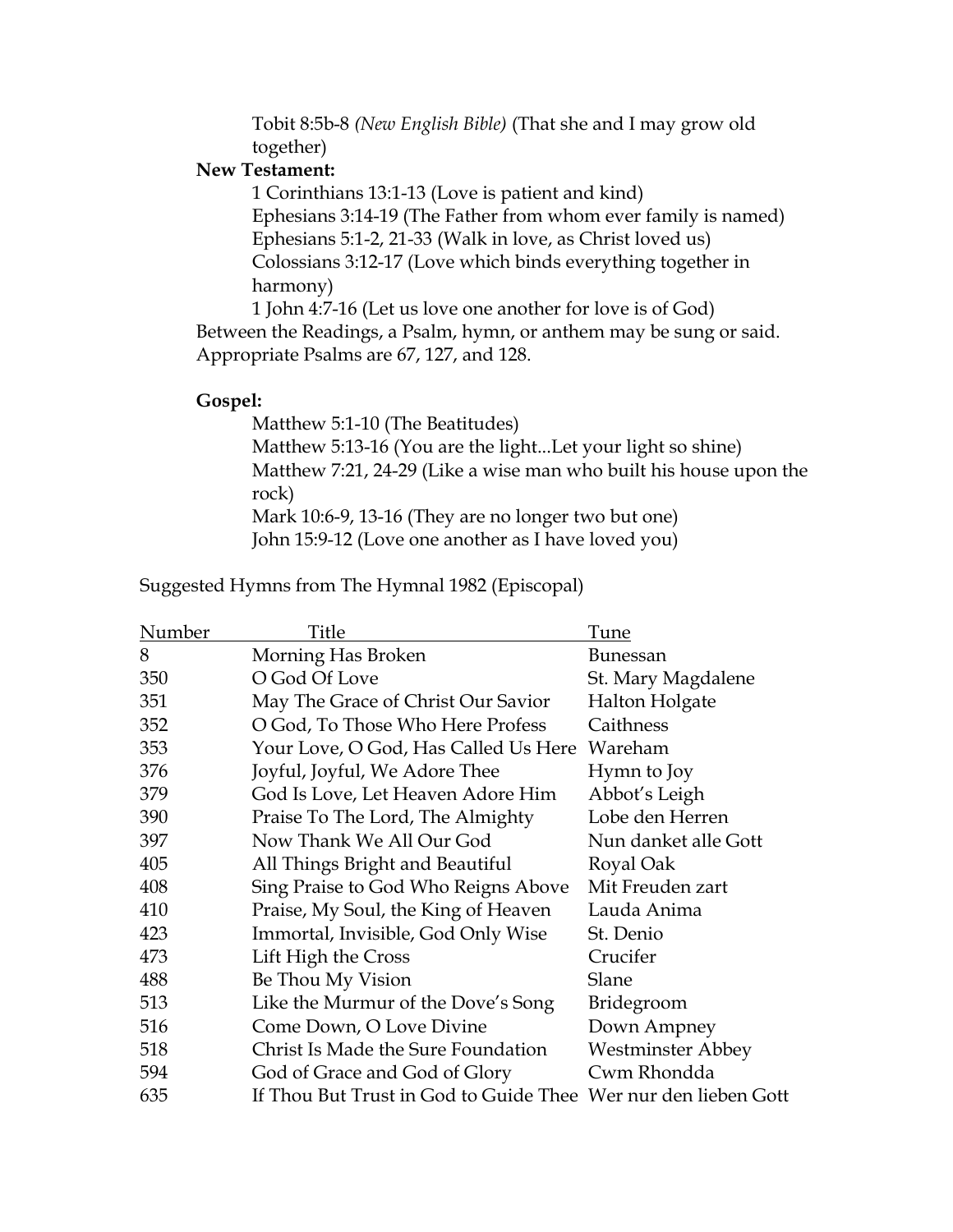| 645 | The King of Love My Shepherd Is |
|-----|---------------------------------|
|-----|---------------------------------|

St. Columba 657 Love Divine, All Loves Excelling Hyfrydol

708 Savior, Like a Shepherd Lead Us Sicilian Mariners

#### **Traditional Presbyterian Order of Worship**

"God gave us marriage as a holy mystery in which [two] are joined together and become one, just as Christ is one with the Church." *PC(USA) Book of Common Worship* 

The Order of Worship for the Marriage Service

You will be guided in all aspects of the nature and form of the marriage service in your discussions with the pastor. The Order of Worship is outlined in the *Book of Common Worship* for the PC (USA) as follows (p. 840):

Entrance Sentences of Scripture Statement on the Gift of Marriage Prayer Declarations of Intent Affirmations of the Families Affirmations of the Congregation [Psalm, Hymn or Spiritual] Readings from Scripture {Sermon, not required but highly suggested} [Psalm, Hymn or Spiritual] Vows Exchange of Rings (or Other Symbols) Prayer Lord's Prayer Announcement of Marriage Charge and Blessing [Psalm, Hymn, Spiritual or Anthem]

The service as outlined above has theological integrity and is based on principles in the Reformed Tradition. It allows for many choices — and you will have ample opportunity to discuss these choices with the Pastor in planning the Order of Worship for *your* marriage service.

Among the choices that you may be called upon to make in consultation with the pastor are the choice of appropriate scriptures and hymns. The Director of Music, who will consult with you on all aspects of music in the service, will be particularly helpful in choosing hymns as well as special music. While the following are not the *only* scriptures or hymns that are appropriate for a marriage service, they may give you a starting place, if you would like to think about some of the choices you will be asked to make *before* meeting with the pastor and the Director of Music.

#### Suggested Scripture

Listed below are some of the Scriptural passages and hymns that often are used at weddings. Readings will be from the New Revised Standard Version (NRSV) of the Bible unless otherwise arranged in consultation with the Pastor(s).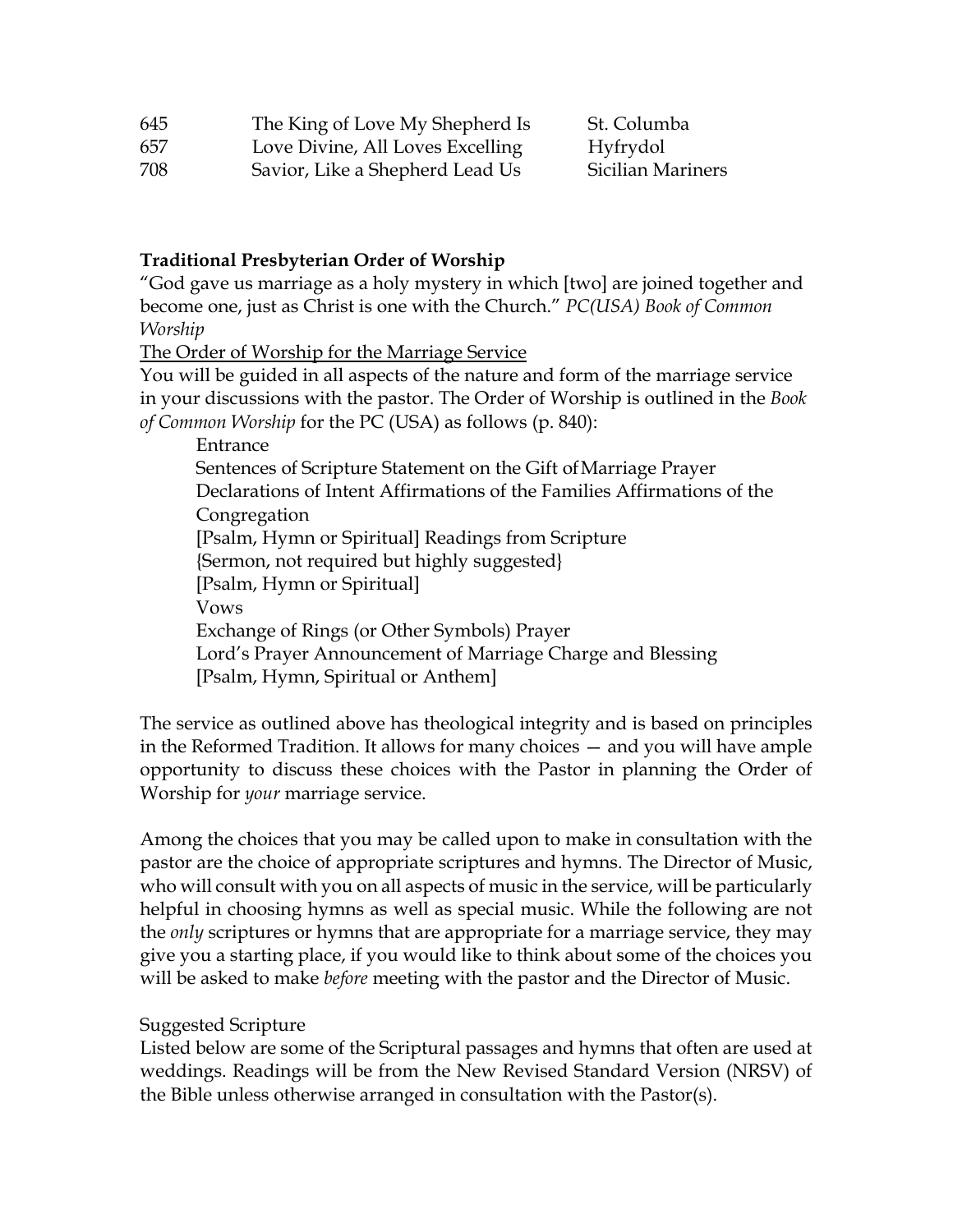#### **Old Testament passages**

Deuteronomy 6:4-9 (the Shema) Psalm 23 (The Lord is my Shepherd) Psalm 46 (God is our refuge and strength) Psalm 100 (Make a joyful noise unto the Lord) Psalm 121 (I lift up my eyes to the hills) Psalm 139:1-18 Psalm 150 (Praise the Lord) Isaiah 55:12-13 (For you shall go out in joy) Song of Solomon 2:8-13 (Arise, my love, and come away) Song of Solomon 4:1-7 Song of Solomon 7:1-8:4 Song of Solomon 8:6-7 (Set me as a seal upon your heart) Ecclesiastes 3:1-13 Ecclesiastes 4:9-12 Isaiah 62:1-5

#### **New Testament passages**

I Corinthians 13:1-13 (or 13:1-7) (Love is patient and kind) Ephesians 1:3-10 (God's plan of unity) Ephesians 4:22-32 (Put off old nature and take on the new) Colossians 3:12-17 (Love binds everything together) 1 John 4:7-16 (God is love. . . let us love one another) Ephesians 5: 17 –22 Philippians 2:1-11

#### **Gospel passages**

Matthew 5:1-10 (The Beatitudes) Matthew 5:13-16 (You are the light of the world) Matthew 7:1-5 (Judge not) Matthew 7:24-27 (House built on rock) Matthew 13:44-48 (Parables of treasure, pearl and net) Mark 10:2-9 (the two shall become one) Luke 15:11-24 (The Prodigal Father) John 2:1-11 (The wedding at Cana) John 15:9-14 (Love one another as I have loved you)

Suggested Hymns (from The Presbyterian Hymnal)

| Number | Title                              | Tune         |
|--------|------------------------------------|--------------|
| 802    | The King of Love My Shepherd Is    | St. Columba  |
| 803    | My Shepherd Will Supply My Need    | Resignation  |
| 402    | How Lovely, Lord                   | Merle's Tune |
| 12     | Immortal, Invisible, God Only Wise | St. Denio    |
| 20     | All Things Bright and Beautiful    | Royal Oak    |
| 39     | <b>Great Is Thy Faithfulness</b>   | Faithfulness |
| 282    | Come Down, O Love Divine           | Down Ampney  |
| 285    | Like the Murmur of the Dove's Song | Bridegroom   |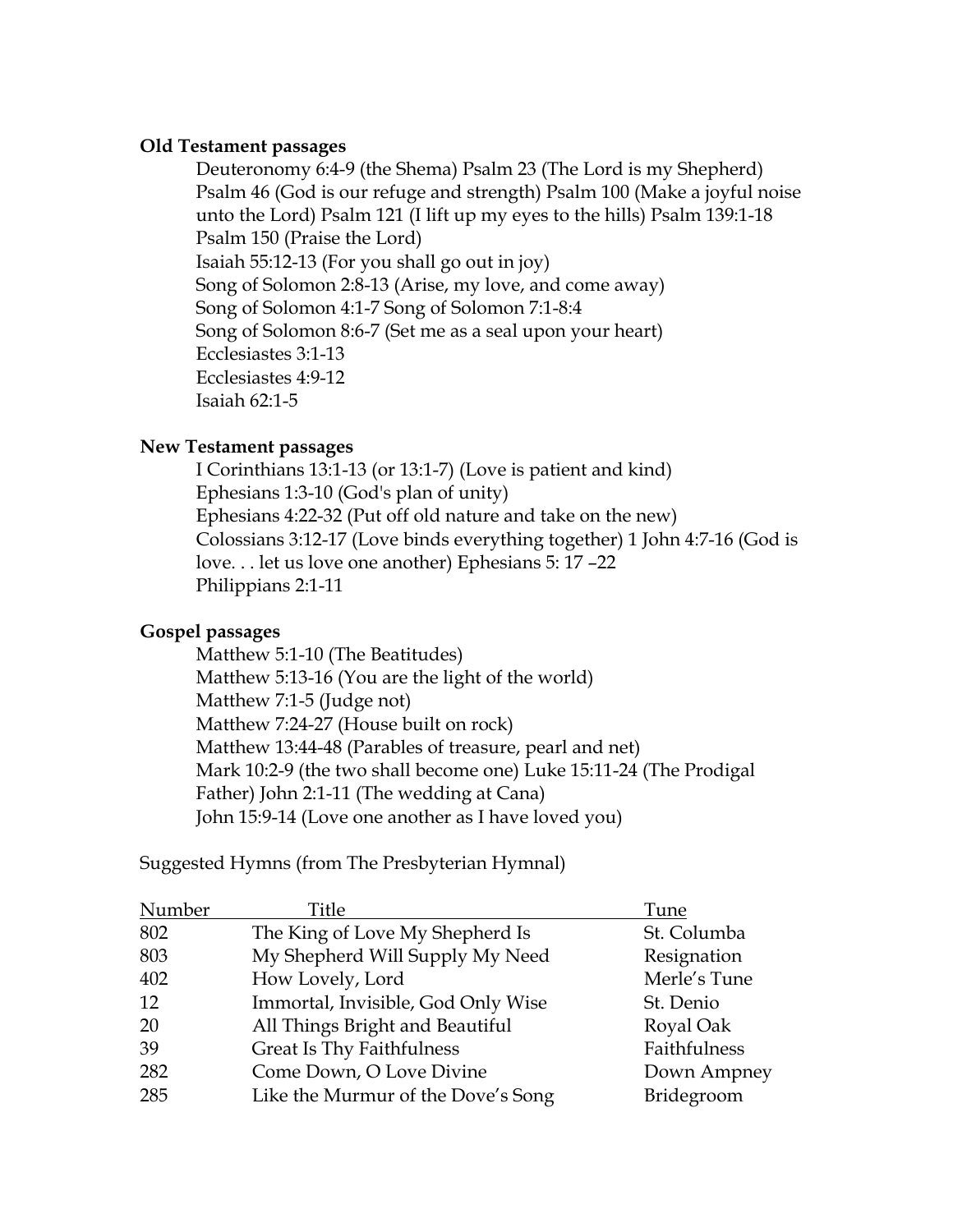| 450     | Be Thou My Vision                         | Slane                    |
|---------|-------------------------------------------|--------------------------|
| 761     | Called as Partners in Christ's Service    | Beecher                  |
| 475     | Come, Thou Fount of Every Blessing        | Nettleton                |
| 826     | Lift High the Cross                       | Crucifer                 |
| 366     | Love Divine, All Loves Excelling          | Hyfrydol                 |
| 187     | Savior, Like a Shepherd Lead Us           | Bradbury                 |
| 394     | Christ Is Made the Sure Foundation        | <b>Westminster Abbey</b> |
| 307     | God of Grace and God of Glory             | <b>CWM Rhondda</b>       |
| 611     | Joyful, Joyful, We Adore Thee             | Hymn to Joy              |
| 664     | Morning Has Broken                        | <b>Bunessan</b>          |
| 619/620 | Praise, My Soul, the King (God) of Heaven | Lauda Anima              |
| 35      | Praise Ye the Lord, the Almighty          | Lobe den Herren          |
| 645     | Sing Praise to God Who Reigns Above       | Mit Freuden zart         |
| 693     | Though I May Speak (The Gift of Love)     | Gift of Love             |
| 37      | Let All Things Now Living                 | Ash Grove                |
| 643     | Now Thank We All Our God                  | Nun danket alle Gott     |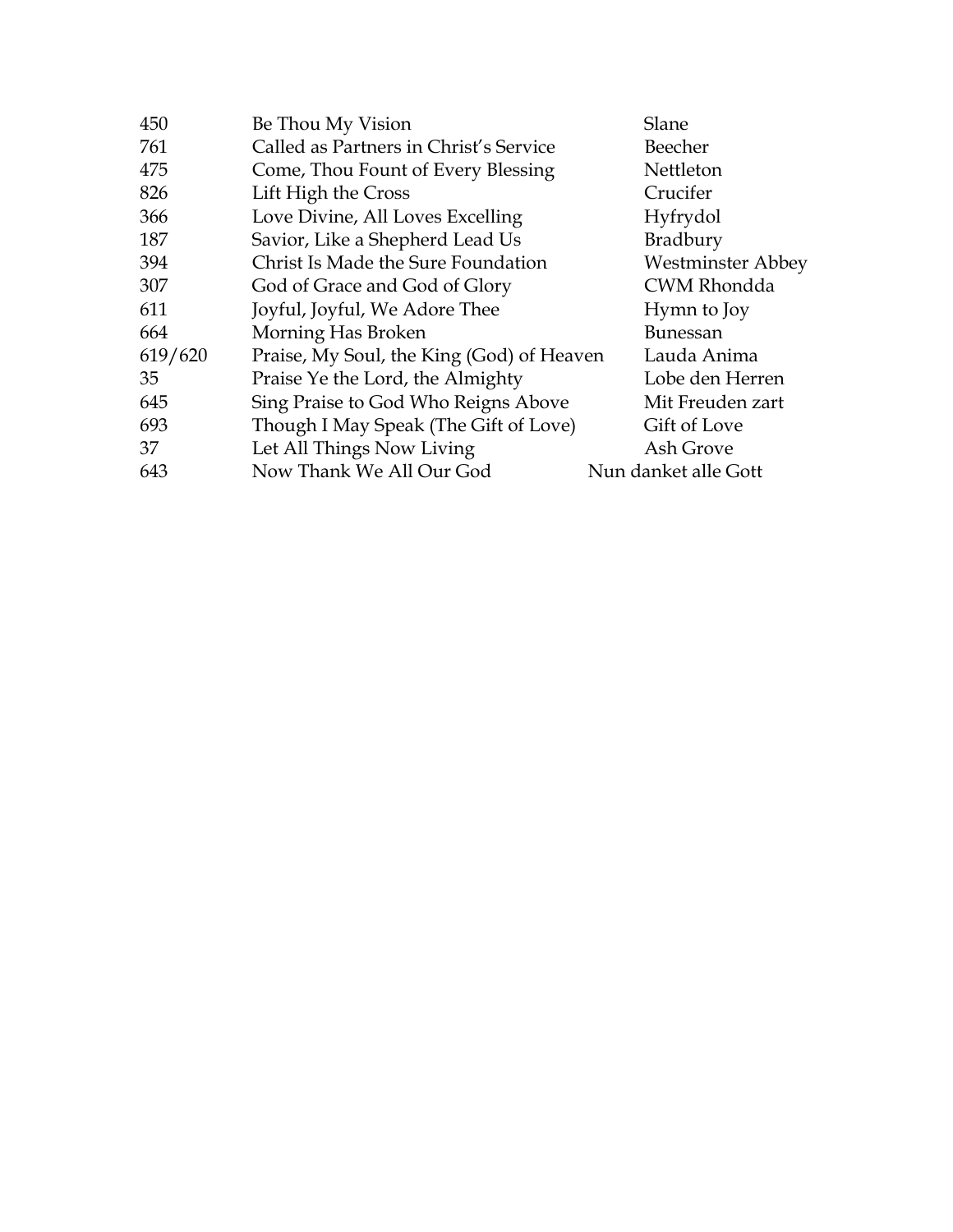

**Service of Marriage Application**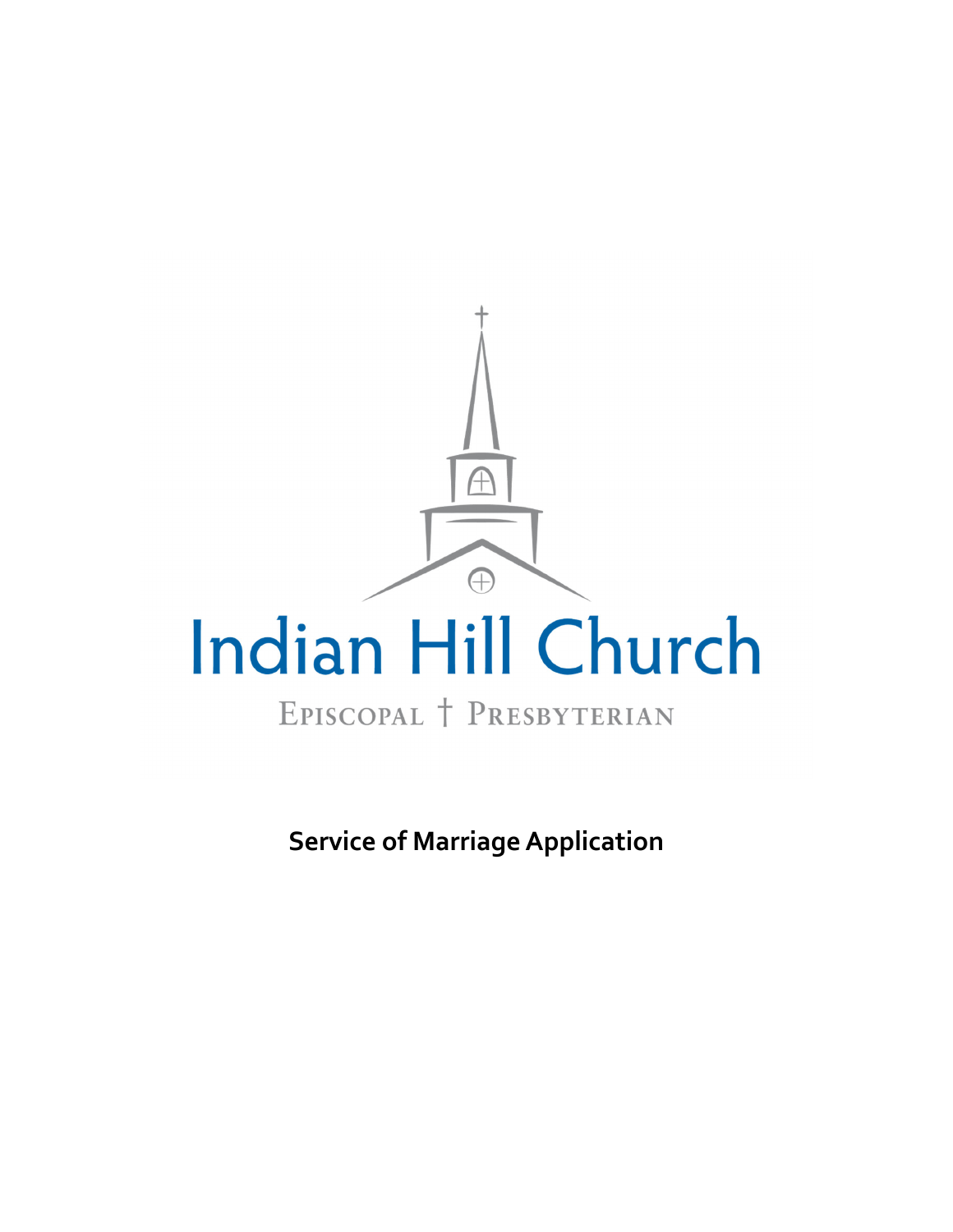# **Marriage is a gift God has given all humankind for the well‐being of the entire human family.**

A marriage ceremony is an act of worship. It is an occasion in which the context of the praise of God, the wisdom and counsel of the scriptures, and the power of prayer, two persons exchange commitments and seek God's blessing on their union.

With joy, we celebrate weddings at The Indian Hill Church for our members and their families. If you are currently not a member and would like information about joining, please contact the office at 513-561-6805 or email admin@indianhillchurch.org for more information.

Congratulations on your decision to marry.

### **SCHEDULING YOUR CEREMONY**

The date and time of your wedding and rehearsal should be set as early as possible. The first step to scheduling your wedding at the Indian Hill Church is to complete our wedding application. Once the application has been received in our office, the church business administrator, Heather Jordan will verify date and time works with the Clergy and other staff members. If the date works with the church calendar and other staff members, you will receive a written confirmation, normally within a week after application is received. You can also download our Wedding Booklet from our website, it is intended to assist you in preparing for your ceremony.

We want to do all we can to make your preparations as informed and as simple as possible. As you make plans, please call the church office if you have any questions or need clarification about information provided in the Wedding Booklet.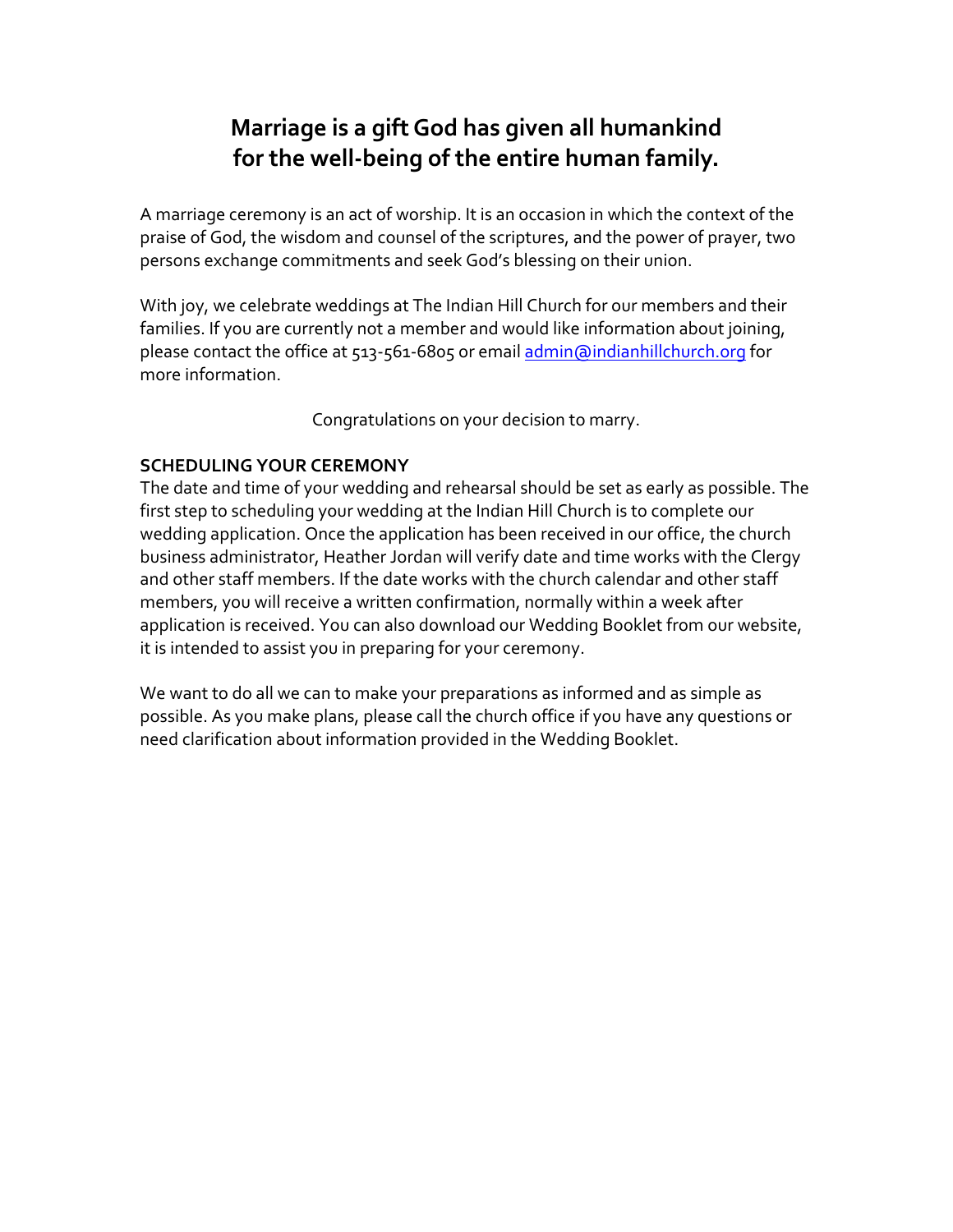### **SERVICE OF MARRIAGE APPLICATION**

*Please fill out and return this information to the Church Office as soon as possible. These pages will be part of your wedding file.* 

| <b>Service Date and Time</b>                                                         |  |  |                                                      |
|--------------------------------------------------------------------------------------|--|--|------------------------------------------------------|
| Preferred:                                                                           |  |  |                                                      |
|                                                                                      |  |  | Time: _______________________ (no later than 5:30pm) |
| Alternate:                                                                           |  |  |                                                      |
| Date: ____________________________                                                   |  |  | Time: _______________________ (no later than 5:30pm) |
| <b>SPOUSE A Information</b>                                                          |  |  |                                                      |
|                                                                                      |  |  |                                                      |
|                                                                                      |  |  |                                                      |
|                                                                                      |  |  |                                                      |
|                                                                                      |  |  |                                                      |
|                                                                                      |  |  |                                                      |
|                                                                                      |  |  |                                                      |
|                                                                                      |  |  |                                                      |
|                                                                                      |  |  |                                                      |
|                                                                                      |  |  |                                                      |
| Have you been previously married? _______ No _______ Yes (___ widowed ____ divorced) |  |  |                                                      |
|                                                                                      |  |  |                                                      |
|                                                                                      |  |  |                                                      |
| <b>SPOUSE A Witness Information</b>                                                  |  |  |                                                      |
|                                                                                      |  |  |                                                      |
|                                                                                      |  |  |                                                      |
|                                                                                      |  |  |                                                      |
|                                                                                      |  |  |                                                      |
| <b>SPOUSE B Information</b>                                                          |  |  |                                                      |
|                                                                                      |  |  |                                                      |
|                                                                                      |  |  |                                                      |
|                                                                                      |  |  |                                                      |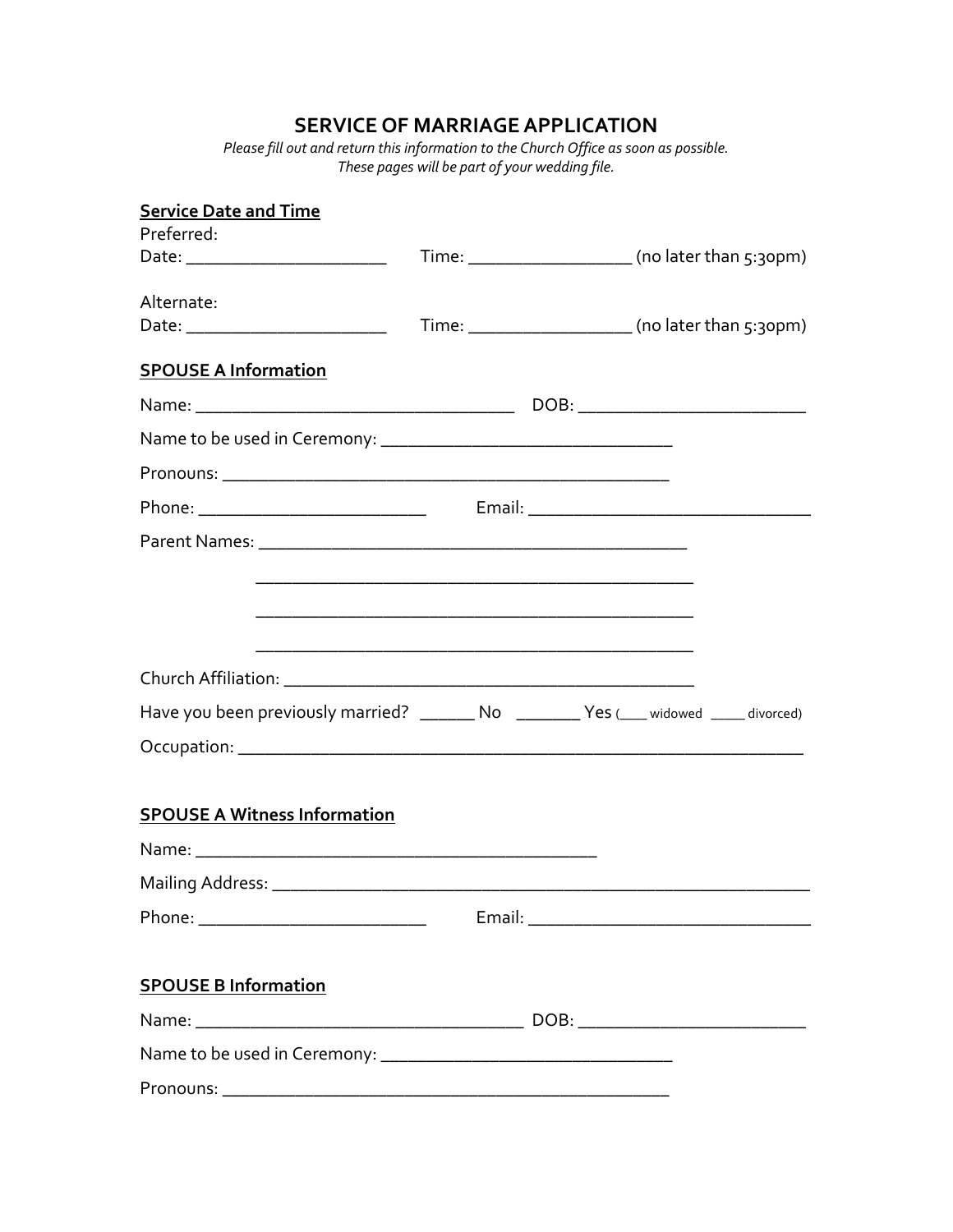| Church Affiliation:                                                                                 |
|-----------------------------------------------------------------------------------------------------|
| Have you been previously married? _______ No _______ Yes (___ widowed ____ divorced)                |
|                                                                                                     |
|                                                                                                     |
| <b>SPOUSE B Witness Information</b>                                                                 |
|                                                                                                     |
|                                                                                                     |
|                                                                                                     |
|                                                                                                     |
| <b>AFTER CEREMONY</b>                                                                               |
|                                                                                                     |
|                                                                                                     |
|                                                                                                     |
|                                                                                                     |
|                                                                                                     |
|                                                                                                     |
| <b>SERVICE DETAILS</b>                                                                              |
| Place of Service: The Indian Hill Church <b>Name and Service of Service:</b> The Indian Hill Church |
| Approximate number of guests: __________________(please note our sanctuary seats approx. 275)       |
| Wedding Party number: ___________________                                                           |
| Does the Wedding Party plan to dress at _____Home or ______ Church?                                 |
| Reception:                                                                                          |
| Will you be using our fellowship hall for the reception? ____Yes ______ No                          |

If not, where will the reception be held? \_\_\_\_\_\_\_\_\_\_\_\_\_\_\_\_\_\_\_\_\_\_\_\_\_\_\_\_\_\_\_\_\_\_\_\_\_\_\_\_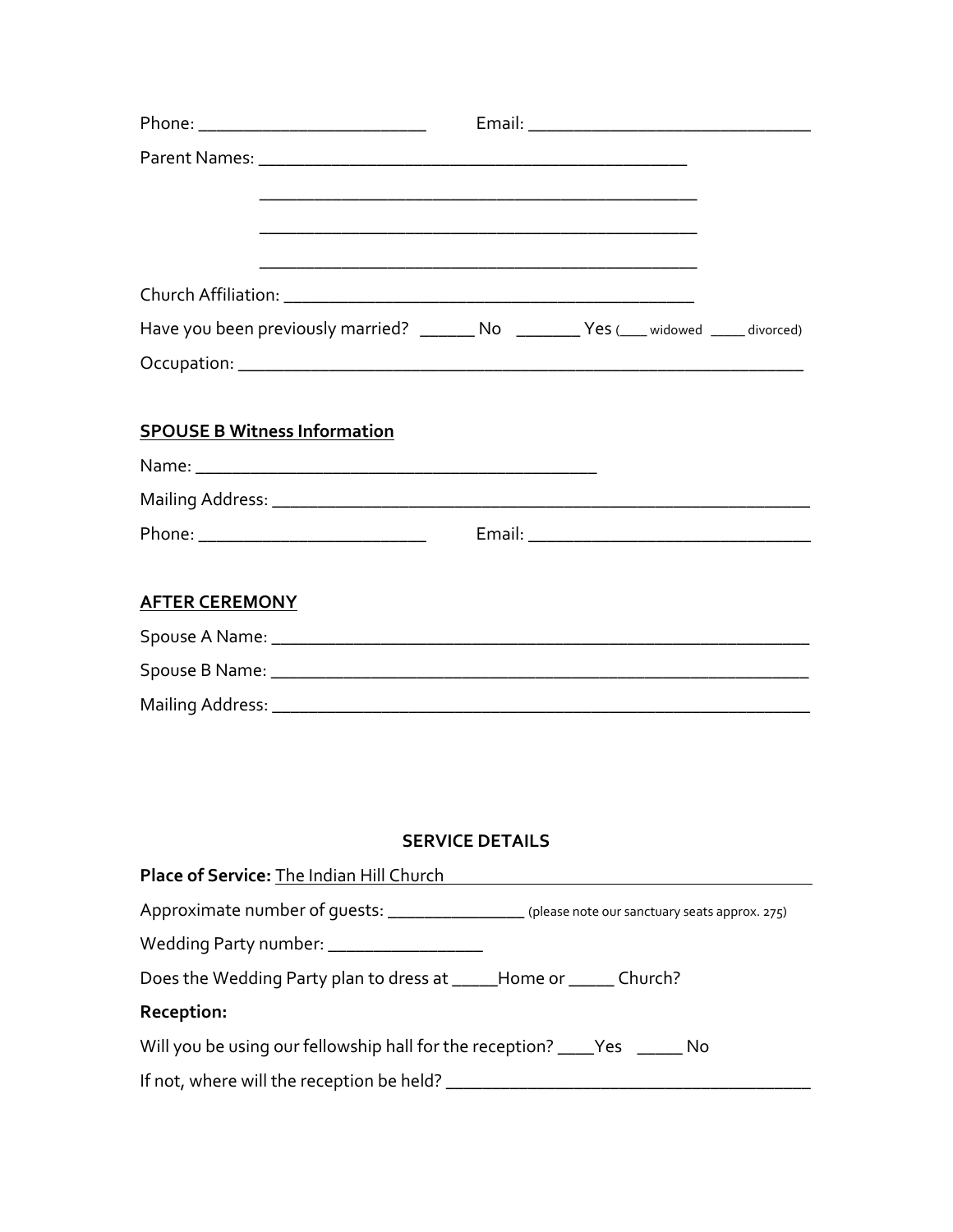**Wedding Coordinator:** 

| Are you using a wedding coordinator? _______ Yes _______ No                      |          |  |
|----------------------------------------------------------------------------------|----------|--|
| <b>Contact Information:</b>                                                      |          |  |
|                                                                                  |          |  |
|                                                                                  |          |  |
| Photographer/Videographer:                                                       |          |  |
| Contact Information:                                                             |          |  |
|                                                                                  |          |  |
|                                                                                  |          |  |
| Florists:                                                                        |          |  |
| <b>Contact Information:</b>                                                      |          |  |
|                                                                                  |          |  |
|                                                                                  |          |  |
| Will you need contact information for one of our?<br>Organist __________ Pianist | Soloists |  |
| If not, please supply the following information for                              |          |  |
|                                                                                  |          |  |
|                                                                                  |          |  |
|                                                                                  |          |  |
|                                                                                  |          |  |
|                                                                                  |          |  |
|                                                                                  |          |  |

#### **Fee Schedule and Payments:**

These fees must be paid at least two (2) weeks in advance of the wedding, except for the Wedding Deposit which is due when you submit your initial forms. Please return this fee schedule with the wedding information form and the custodial set‐up form as soon as possible. Failure to do so may jeopardize your use of church facilities.